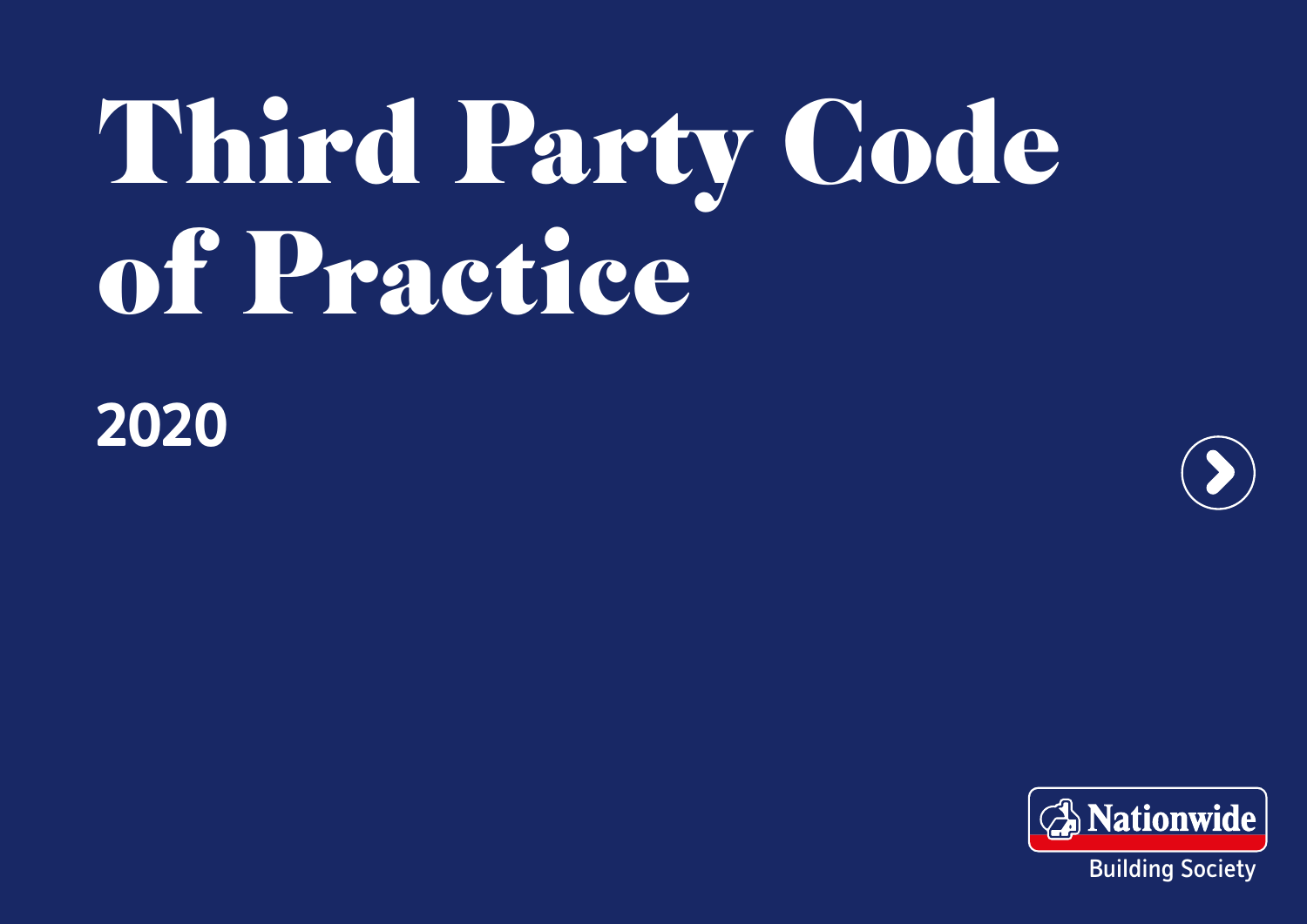# Contents

|           | • Working with Nationwide                    | $\mathcal{E}$  |
|-----------|----------------------------------------------|----------------|
| $\bullet$ | <b>Responsible Business at Nationwide</b>    | $\overline{3}$ |
|           | • About this Code                            | $\overline{4}$ |
| $\bullet$ | <b>Ethical</b>                               | 5              |
| $\bullet$ | <b>Diverse</b>                               | 6              |
| $\bullet$ | <b>Green</b>                                 | $\overline{7}$ |
|           | • Due Diligence                              | 8              |
| $\bullet$ | <b>Contact Us</b>                            | 8              |
|           | • Ethical Trading Initiative (ETI) Base Code | 9              |



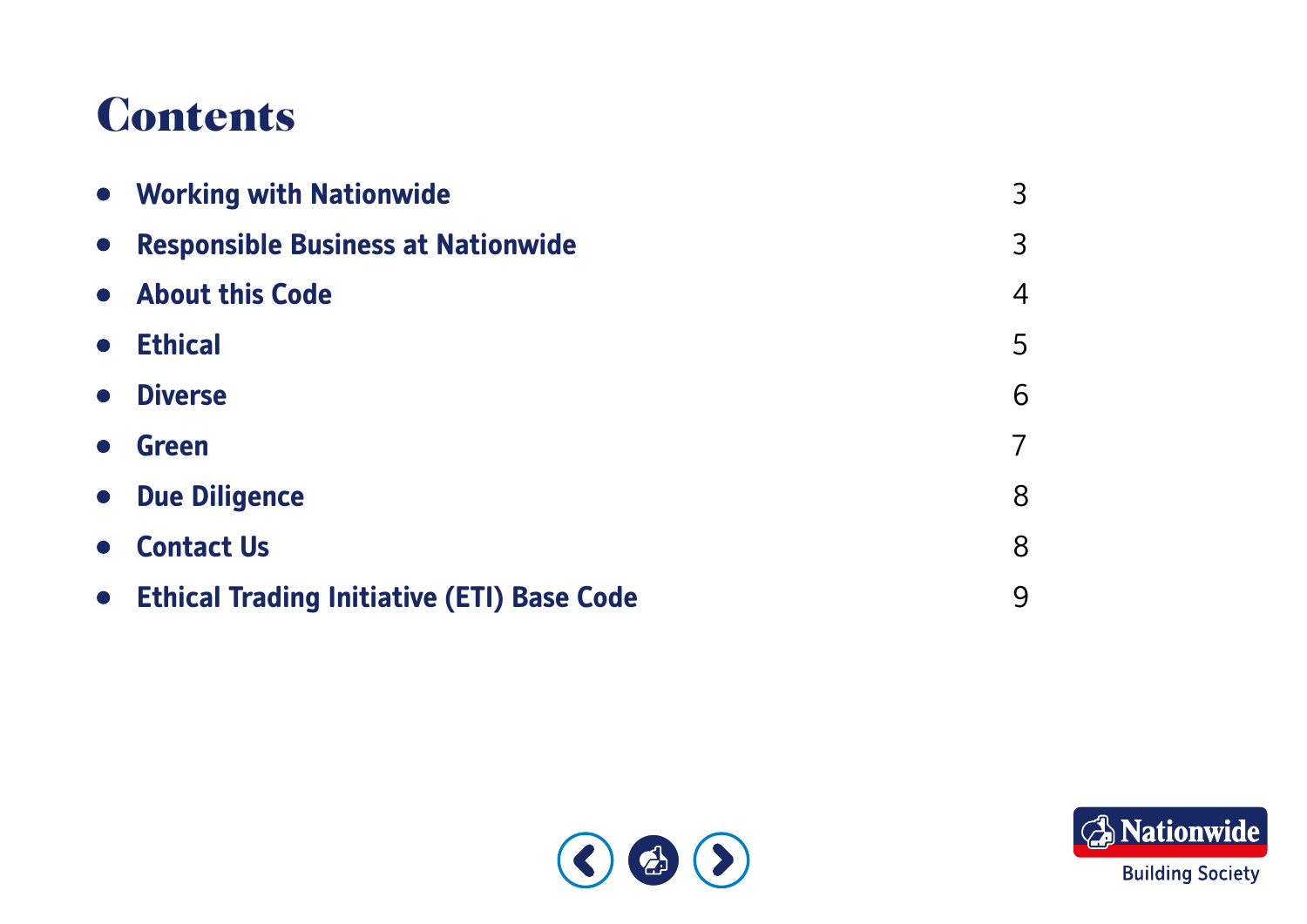# <span id="page-2-0"></span>Working with Nationwide

# Foreword

"Building society, nationwide" is our core purpose. As a mutual, we are led by this purpose and our commitment to building a better society for the mutual good of all. This means establishing meaningful relationships that demonstrate mutual value and continually working to be better for society.

Sourcing goods and services responsibly and ethically is integral to Nationwide, which is why we established our "Procurement for Mutual Good" programme. It is important that we work with our third parties for a green, diverse and ethical supply chain, and that our third parties operate in a manner that refects our values and ambitions.

This Third Party Code of Practice (the **Code**) outlines our expectations of current and potential third parties related to three pillars: Ethical, Diverse, Green. It also promotes positive behaviours we encourage throughout our supply chain, for positive outcomes for our third parties, our business, our members and society.

We expect you, as a responsible third party to Nationwide, to ensure that your employees, subcontractors and suppliers are familiar with the expectations laid out within our Code and can comply with our minimum requirements.

We aim to support our third parties to meet and exceed these standards through mutual respect and collaboration for a common goal – to protect people and planet, now and in the future. If you need any help, please contact us so that we can work with you to support our responsible business commitment.

# **Imran Rasul**

Chief Procurement Officer





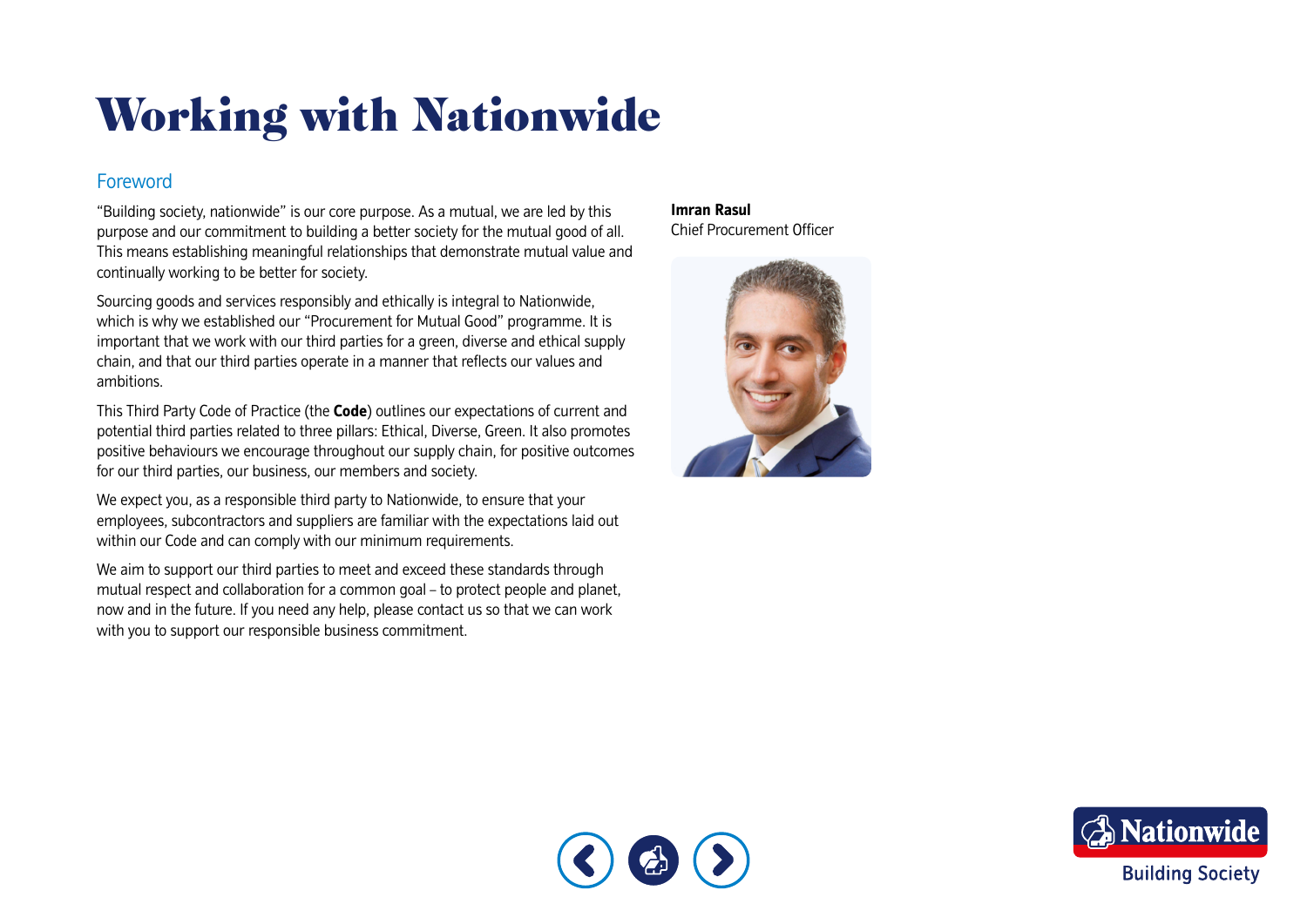# <span id="page-3-0"></span>Responsible Business at Nationwide

As a business originating from social purpose and run with mutuality at its heart, responsible governance and a focus on social and environmental betterment are embedded in our core purpose. The responsible business agenda supports our Society priorities and Nationwide's PRIDE values: putting our members and their money frst, rising to the challenge, inspiring trust, doing the right thing in the right way and excelling at relationships.

Nationwide is a signatory to the United Nations Global Compact, a Principle Partner of the Living Wage Foundation and is accredited with the Carbon Trust Triple Standard. We are also an active member of Social Enterprise UK's Buy Social Corporate Challenge, participate in the UK Prompt Payment Code and are a signatory to Business in the Community's Race at Work Charter.

Under our Procurement for Mutual Good programme, we're continually working towards a greener and more diverse supply chain that upholds our ethical standards. We strive to continually improve our performance, champion our internal Responsible Purchasing Principles and promote best practice standards to our third parties.

We expect all third parties working with us to operate in line with our values. commitments and goals, and the requirements laid out within this Code, for the mutual good of all.

To support third parties in adhering to this Code, Nationwide will:

- Provide guidance to relevant colleagues to ensure that they are familiar with our policies;
- Communicate the requirements of our Code and related policies to our third parties; and
- Review this Code on an annual basis and update where relevant.

This Code will be held on our online supplier portal at **[nationwide.co.uk/suppliers](http://nationwide.co.uk/suppliers)**.



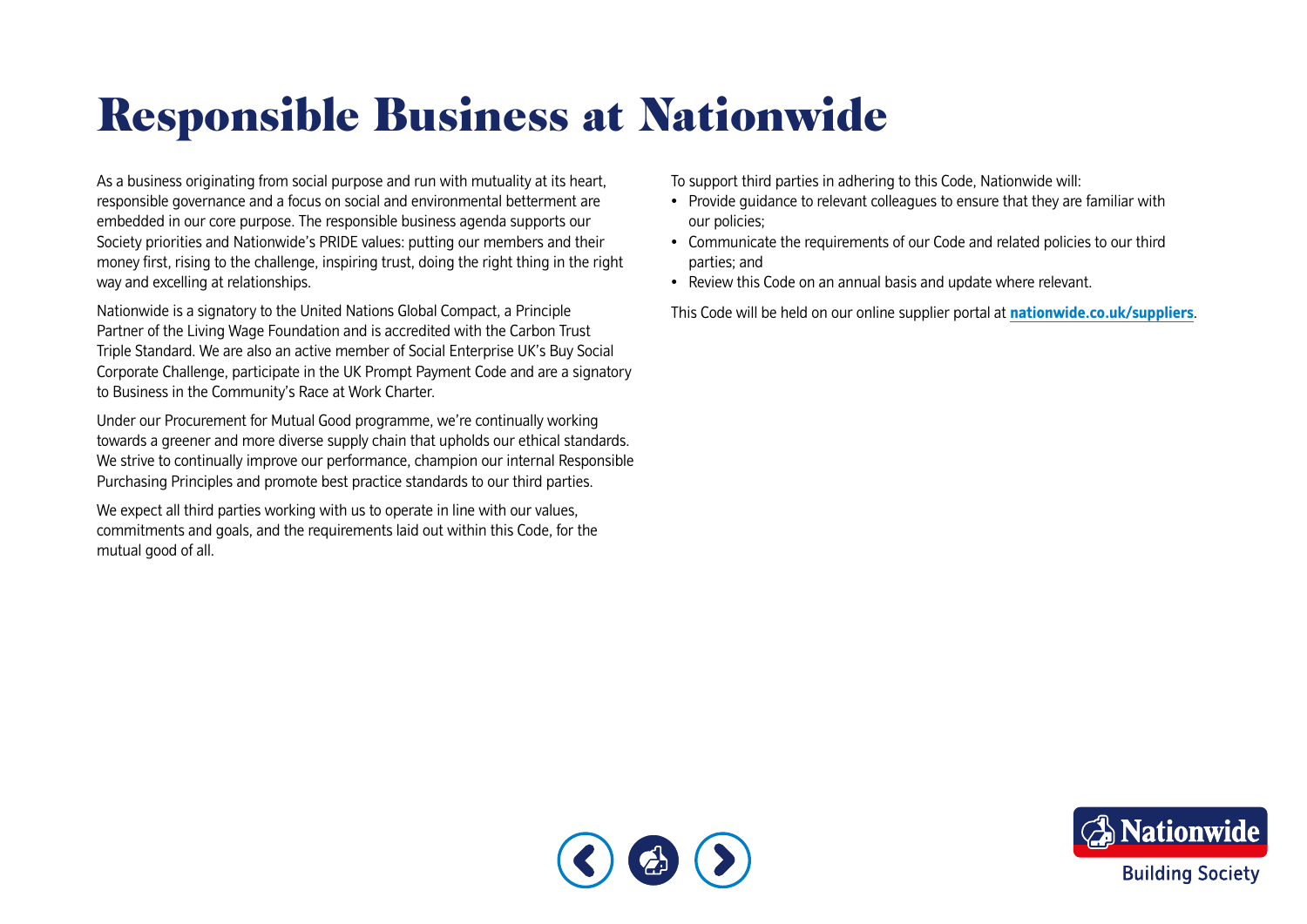# <span id="page-4-0"></span>About this Code

In this Code, when we refer to **third parties**, we mean any third party organisations that provide goods or services to Nationwide or its subsidiary undertakings. When we refer to a **large third party**, we mean a third party with 250 or more employees, an annual turnover in excess of €50million or an annual balance sheet in excess of €43million.

The requirements of the Code are set out under three key pillars:





**Ensuring ethical governance and respecting human and labour rights** 

**Taking action against climate change and moving towards a circular economy** 

In turn, the requirements of the Code are set at one of three levels:

- **Minimum Standards**  the standards that we expect all third parties to meet;
- **Additional Standard**s the additional standards that we expect all large third parties to meet, in addition to the Minimum Standards;
- **Aspirational Measure**s the aspirational measures that we encourage third parties to adopt.

We expect third parties to meet the Minimum Standards and, where relevant, the Additional **Standards** (together the Standards) and to be able to demonstrate to Nationwide how they meet those standards upon request. Third parties will be asked to confrm that they will comply with this Code. We also expect third parties to:

- make this Code available to all workers engaged on Nationwide business;
- ensure that each of their sub-contractors complies with the Code;
- provide copies of policies, procedures or documents that relate to the Code or its objectives where requested; and
- inform Nationwide of any actions or issues that may contravene the Code.

If a third party is unable to meet a Minimum Standard or, where relevant, an Additional Standard then we expect them to let us know as soon as possible (see 'Contact Us'). Nationwide will work with those third parties where possible to help them reach the necessary Standards. If it is a serious issue or one that cannot be resolved quickly, it may have a material impact on the relationship between Nationwide and the third party.

The provisions in this Code are in addition to and not in the place of any legal agreement or contract.



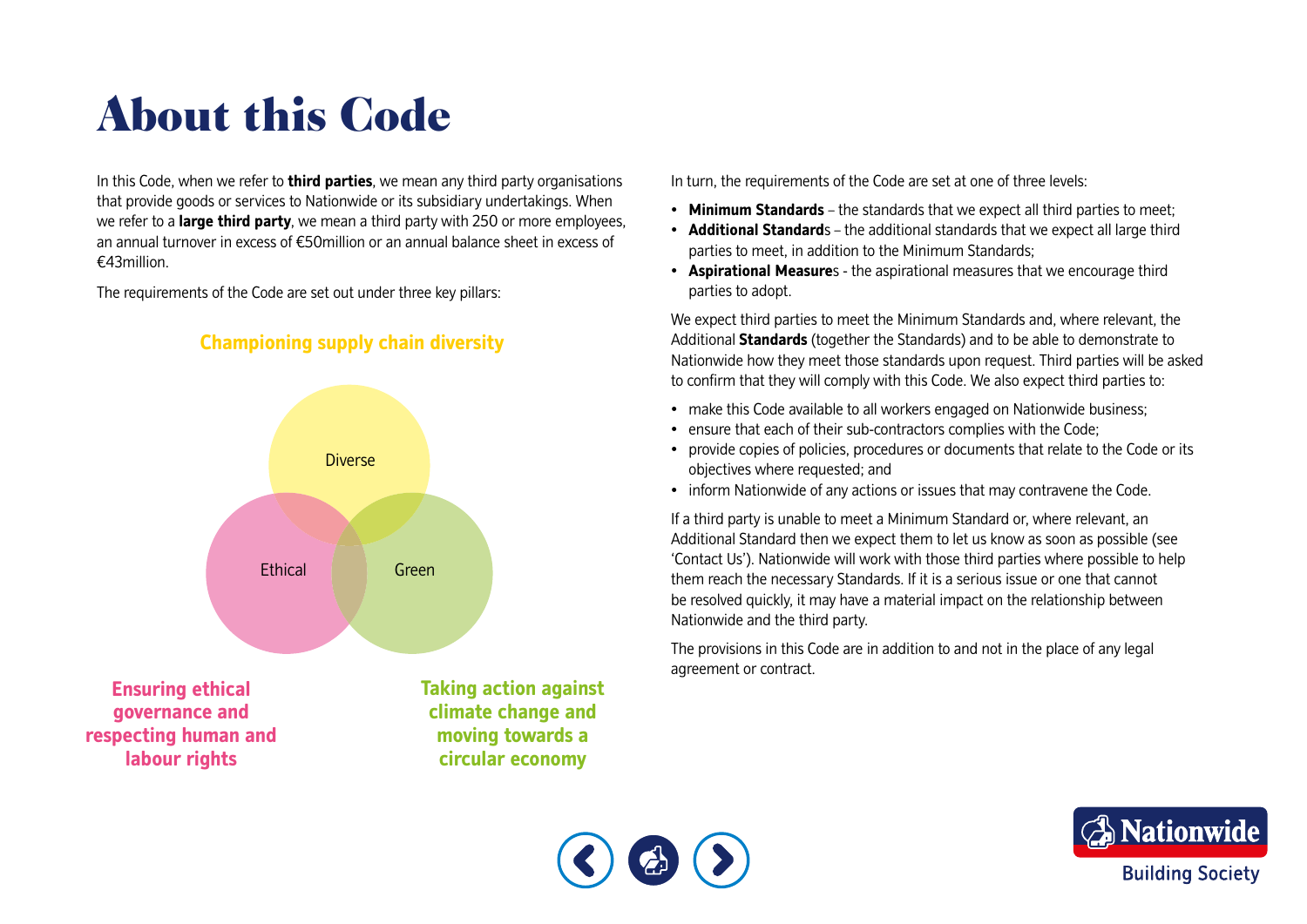

# <span id="page-5-0"></span>*Ensuring ethical governance and respecting human and labour rights*

## **Minimum Standards**

### *the standards that we expect all third parties to meet:*

- Respect the human rights of all workers and other stakeholders throughout the supply chain and the communities we operate in.
- Comply with all applicable employment, working hours, wage and human rights legislation and regulations in the countries in which they operate.
- Comply with all applicable anti-corruption legislation and regulations in the countries in which they operate.
- Adopt employment policies that requires all employment to be voluntary and free from discrimination and harassment.
- Prohibit the use of forced or involuntary labour, through slavery, servitude, forced or compulsory labour, human traffcking or other means, in its business or supply chain.
- Not use child labour and ensure young workers' employment meets local regulations.
- Respect the legal rights of employees to join, or to refrain from joining, worker organisations and associations including trade unions.
- Not discriminate on grounds of race, religion or belief, age, sexual orientation, sex, gender reassignment, marital or civil partnership status, pregnancy and maternity or disability in its employment practices.
- Provide a safe environment for all employees and visitors, by complying with all local health and safety laws and regulations.
- Adopt clear disciplinary and grievance policies and procedures that are uniformly applied and tackle bullying, harassment, mental, physical or verbal abuse.

# **Additional Standards**

# *the additional standards that we expect all large third parties to meet:*

- Adopt employment policies that meet or exceed the Ethical Trading Initiative Base Code (see appendix).
- Make a public a commitment to tackle modern slavery within the third party's business and supply chain.
- Adopt an anti-bribery and anti-corruption policy or statements, and appropriate systems and controls that encompasses fraud, bribery, and corruption, conficts of interest, gifts and hospitality, data protection and intellectual property.

# **Aspirational Measures**

*the aspirational measures that we encourage third parties to adopt:* 

- Become a signatory to the **[UN Global Compact](https://www.unglobalcompact.org/)** and support the Sustainable Development Goals.
- Adopt the **[Ethical Trading Initiative Base Code](https://www.ethicaltrade.org/eti-base-code)**.
- Publicly commit to upholding the Employer Pays Principle by ensuring no worker pays for a job and all recruitment fees are borne by the employer, not the worker.
- Obtain accreditation to the **[Living Wage Foundation's Employers Mark](https://www.livingwage.org.uk/accredited-living-wage-employers)** for paying living wages to employees.
- Adopt a Wellbeing policy, strategy or statement including mental health.
- Become a signatory to the UK's Prompt Payment Code, the Mindful Business Charter and other ethical standards.
- Donate a proportion of profts, for example 1%, to good causes and provide volunteering opportunities for workers to give back to the local community.



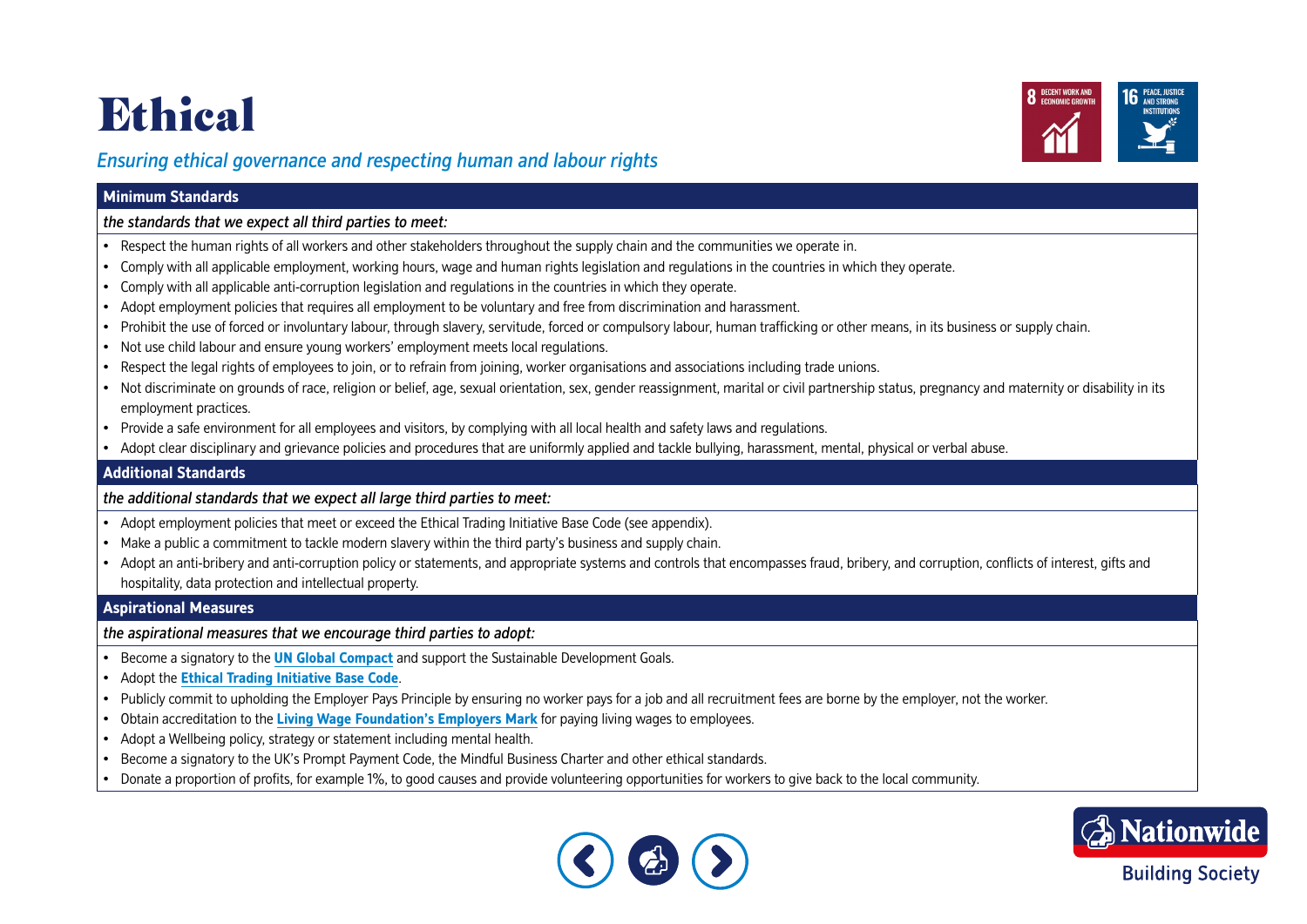# <span id="page-6-0"></span>Diverse



# *Championing supply chain diversity*

### **Minimum Standards**

*the standards that we expect all third parties to meet:* 

• Actively support the development of an inclusive and diverse workforce, including fair representation of employees with disabilities, ethnic minority, LGBTQ+, veteran and women.

• Provide opportunities for small businesses to win work.

**Additional Standards** 

*the additional standards that we expect all large third parties to meet:* 

• Adopt employment policies or statements that promote inclusion and diversity in the workplace and supply chain.

### **Aspirational Measures**

*the aspirational measures that we encourage third parties to adopt:* 

- Become a signatory to Business in the Community's **[Race at Work Charter](https://www.bitc.org.uk/race/)**.
- Actively seek partnerships with businesses owned by individuals from underrepresented groups (such as people with disabilities, ethnic minority, LGBTQ+, veteran, women).
- Seek out partnerships with social enterprises; for example, by engaging with **[Social Enterprise UK](https://www.socialenterprise.org.uk/)** and/or participating in the **[Buy Social Corporate Challenge](https://www.socialenterprise.org.uk/corporate-challenge/)**.



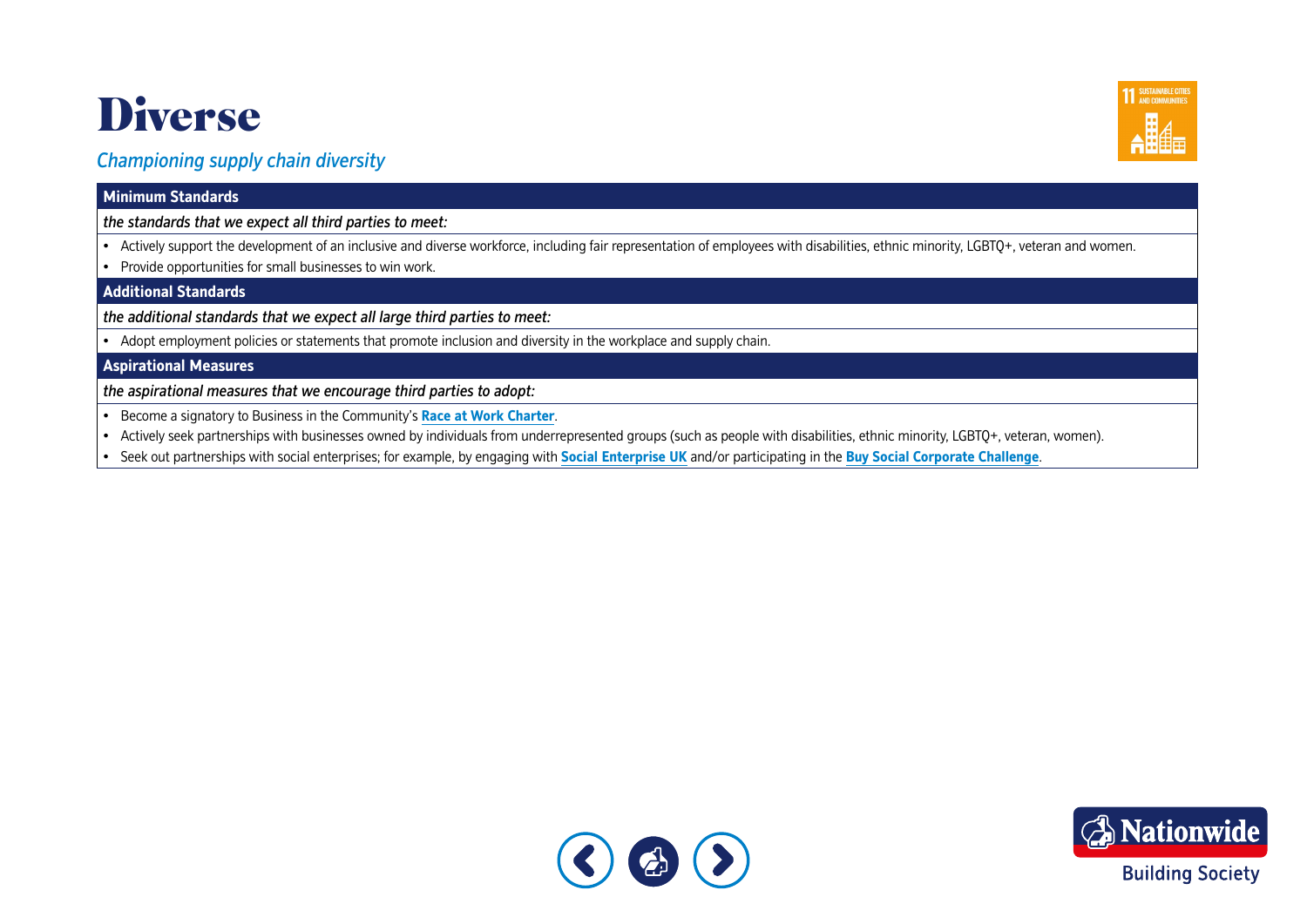

# <span id="page-7-0"></span>**Green**<br>
Taking action against climate change and moving towards a circular economy<br>
Minimum Standards *Taking action against climate change and moving towards a circular economy*

## **Minimum Standards**

### *the standards that we expect all third parties to meet:*

- Comply with all applicable environmental laws, regulations and standards.
- Actively seek out opportunities to reduce the environmental impact of the goods and services provided to Nationwide.
- Disclose greenhouse gas emissions and any further environmental information Nationwide may reasonably request within an agreed time period.
- Set a greenhouse gas emissions reduction target.
- Eliminate or take-back all non-recyclable or single-use plastic packaging.
- Minimise the use using dangerous and hazardous materials and maintaining appropriate safety records where applicable.

### **Additional Standards**

### *the additional standards that we expect all large third parties to meet:*

- Adopt an environmental policy or statement with a clear commitment to continually reduce the environmental impact of its operations, including greenhouse gas emissions; energy, water and resource use; pollution and waste.
- Propose more environmentally responsible alternatives to Nationwide on a regular basis.

### **Aspirational Measures**

### *the aspirational measures that we encourage third parties to adopt:*

- Provide a carbon neutral service, supporting Nationwide's target to be carbon neutral for our supply chain by 2030.
- Use 100% renewable electricity.
- Ensure climate change risks and opportunities are considered when setting the organisational strategy.
- Assign climate action responsibility at the most senior level.
- Set a science-based greenhouse gas emissions reduction target.
- Calculate the greenhouse gas emissions footprint of a service through from creation, to use, to end of use through a lifecycle assessment and disclose this footprint to Nationwide.
- Hold an active environmental management system, certifed to ISO 14001 or similar.
- Establish policies and procedures to protect biodiversity and animal welfare.
- Minimise packaging and use fully recyclable options, with maximum recycled content.
- Consider the principles of Circular Economy in design, manufacture and end of use. For example, developing goods for disassembly and reuse or recycling.



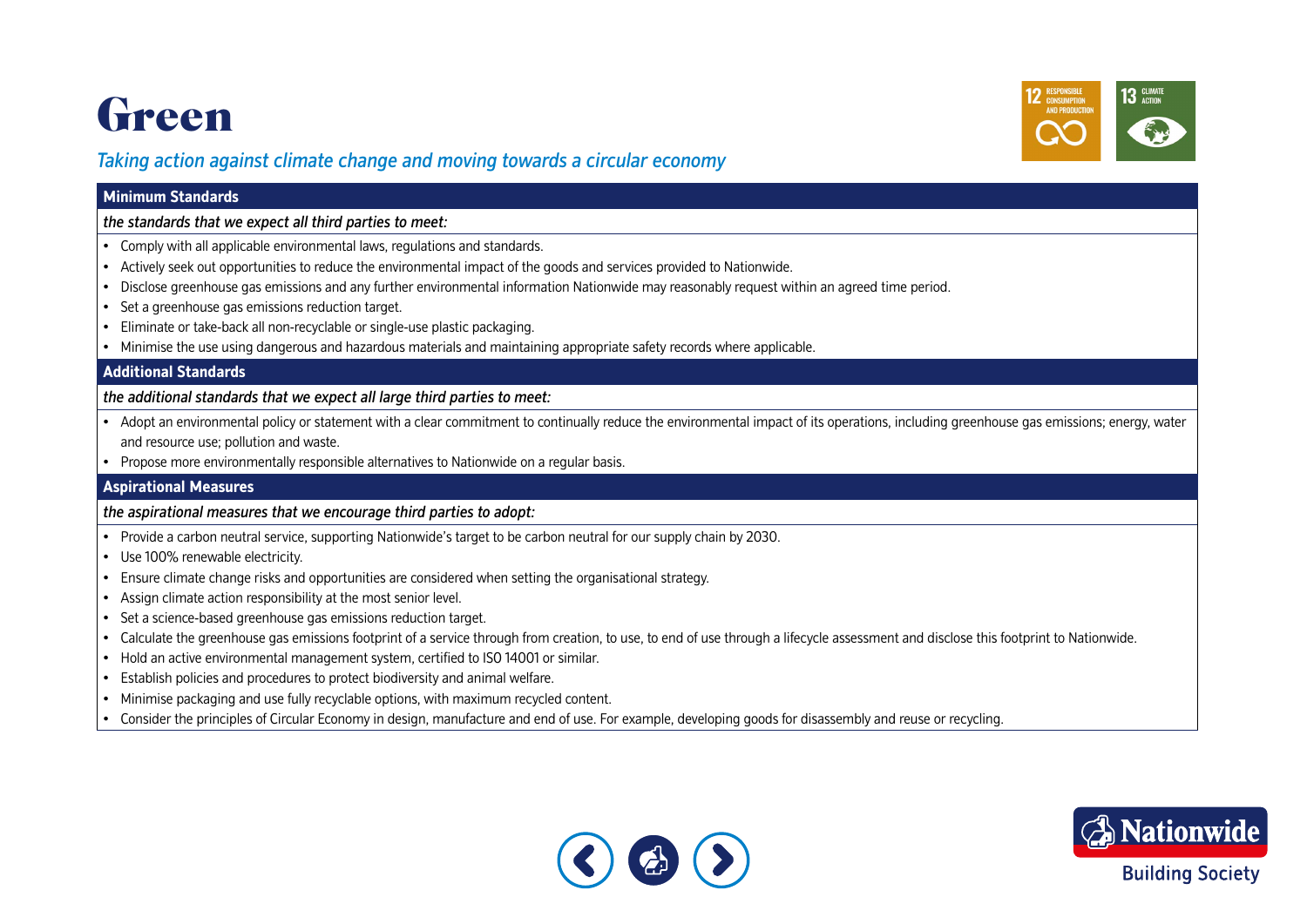# <span id="page-8-0"></span>Due Diligence

Nationwide conducts due diligence before entering and during relationships with third parties, which may include screening companies based on policies and performance information. Third parties are expected to comply with Nationwide's Third Party Code of Practice, agreeing compliance within the Third Party Registration Form, Pre-Qualifcation Questionnaire (PQQ), FSQS by Hellios and/or contract terms. Third parties are expected to monitor their own and their subcontractor and supplier compliance with the Code and to inform Nationwide of any non-compliances. Nationwide may also request third parties, their sub-contractors or suppliers' complete questionnaires, or Nationwide may complete site visits or audits in line with agreed audit terms, to ensure compliance. Third parties are expected to complete any reasonable information requests within the given time period and facilitate site visits or audits.

# **EcoVadis**

Nationwide encourages potential and existing third parties to participate in the supplier sustainability rating system, EcoVadis, and may request ratings during sourcing and in performance management. Industry-wide sustainability rating systems allow companies to complete one questionnaire for use by multiple clients, reducing questionnaire fatique and enhancing the efficiency of assessments. Nationwide promotes participation in EcoVadis and aims to place a preference on companies with higher ratings in the future.

# FSQS by Hellios

Nationwide participates in the Financial Services Qualifcation System, a third party risk management and compliance tool. It is used by a community of fnancial institutions to gather third party information needed to demonstrate compliance to regulators, internal policies and governance controls. Nationwide encourages third parties to participate in FSQS by Hellios for a simpler route to demonstrating compliance, as information can be shared with multiple clients at the same time. FSQS by Hellios covers topics including but not limited to company information, fnancial and legal, products and services, locations, certifcations, customer treatment, security, business continuity, policy compliance, anti-corruption, information security and responsible business.



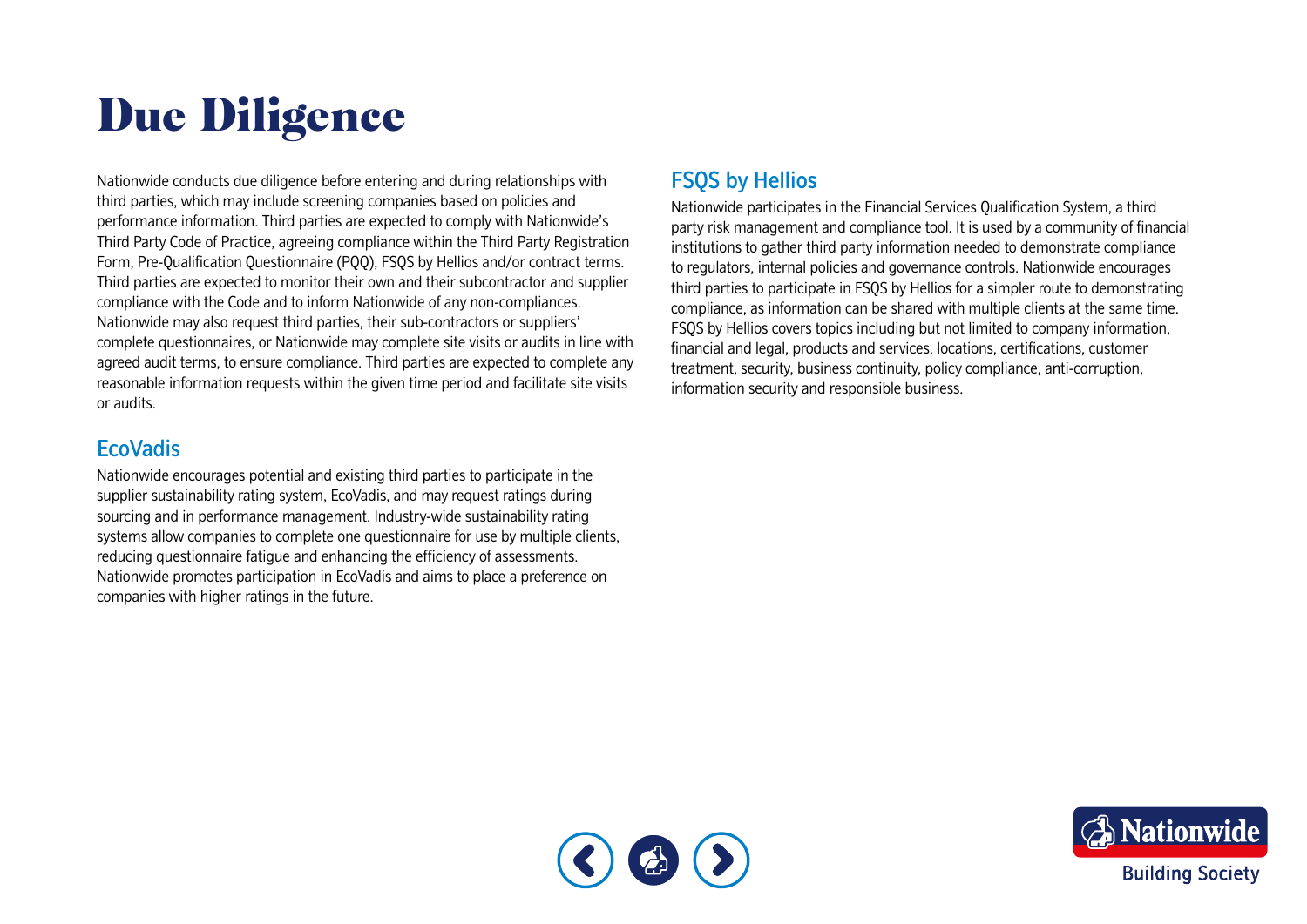# <span id="page-9-0"></span>Contact Us

Get in touch to collaborate with us on a responsible business project or to share feedback on our Third Party Code of Practice by emailing our Supply Chain Responsible Business Team.

Supply Chain Responsible Business Team **[Email: sharedservicesresponsiblebusiness@nationwide.co.uk](mailto:sharedservicesresponsiblebusiness@nationwide.co.uk)** 

If you are concerned that any actions or decisions contravene the minimum requirements set out in this Code, please contact your Relationship Manager or business contact. When wishing to raise a concern anonymously, contact our Whistleblowing Team.

Nationwide Whistleblowing Team Telephone: 01793 654 165 (9am-5pm) **[Email: whistleblowingoffcer@nationwide.co.uk](mailto:whistleblowingofficer@nationwide.co.uk)** 

Nationwide's whistleblowing policy ensures that concerns are appropriately investigated and responded to, to ensure individuals can raise concerns without fear of negative repercussion and with the confdence they will be fully investigated. Nationwide's whistleblowing mechanism meetings the Prudential Regulation Authority (PRA) and Financial Conduct Authority (FCA) requirements.



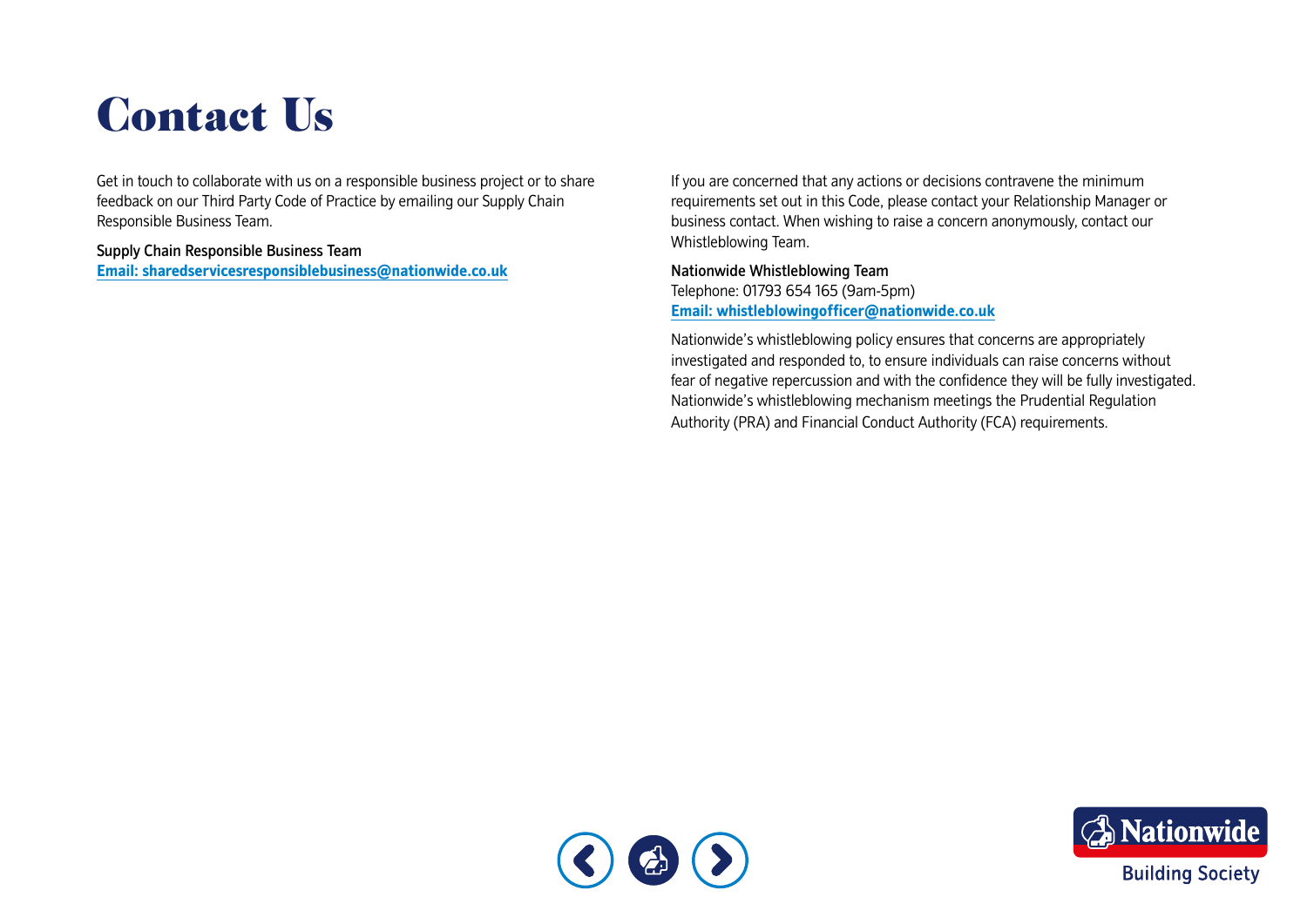# Appendix

# <span id="page-10-0"></span>Ethical Trading Initiative (ETI) Base Code

The ETI Base Code was founded on the conventions of the International Labour Organisation (ILO) and is an internationally recognised code of good labour practice. Companies are expected to comply with national and other applicable law at all times and, where the provisions of law and the ETI Base Code address the same subject, to apply that provision which affords the greater protection to the worker.

# **1. Employment is freely chosen.**

- 1.1 There is no forced, bonded or involuntary prison labour.
- 1.2 Workers are not required to lodge "deposits" or their identity papers with their employer and are free to leave their employer after reasonable notice.

# **2. Freedom of association and the right to collective bargaining are respected.**

- 2.1 Workers, without distinction, have the right to join or form trade unions of their own choosing and to bargain collectively.
- 2.2 The employer adopts an open attitude towards the activities of trade unions and their organisational activities.
- 2.3 Workers representatives are not discriminated against and have access to carry out their representative functions in the workplace.
- 2.4 Where the right to freedom of association and collective bargaining is restricted under law, the employer facilitates, and does not hinder, the development of parallel means for independent and free association and bargaining.

# **3. Working conditions are safe and hygienic.**

- 3.1 A safe and hygienic working environment shall be provided, bearing in mind the prevailing knowledge of the industry and of any specifc hazards. Adequate steps shall be taken to prevent accidents and injury to health arising out of, associated with, or occurring in the course of work, by minimising, so far as is reasonably practicable, the causes of hazards inherent in the working environment.
- 3.2 Workers shall receive regular and recorded health and safety training, and

such training shall be repeated for new or reassigned workers.

- 3.3 Access to clean toilet facilities and to potable water, and, if appropriate, sanitary facilities for food storage shall be provided.
- 3.4 Accommodation, where provided, shall be clean, safe, and meet the basic needs of the workers.
- 3.5 The company observing the code shall assign responsibility for health and safety to a senior management representative.

# **4. Child labour shall not be used.**

- 4.1 There shall be no new recruitment of child labour.
- 4.2 Companies shall develop or participate in and contribute to policies and programmes which provide for the transition of any child found to be performing child labour to enable her or him to attend and remain in quality education until no longer a child; "child" and "child labour" being defined in the appendices.
- 4.3 Children and young persons under 18 shall not be employed at night or in hazardous conditions.
- 4.4 These policies and procedures shall conform to the provisions of the relevant ILO standards.

# **5. Living wages are paid.**

- 5.1 Wages and benefts paid for a standard working week meet, at a minimum, national legal standards or industry benchmark standards, whichever is higher. In any event wages should always be enough to meet basic needs and to provide some discretionary income.
- 5.2 All workers shall be provided with written and understandable information about their employment conditions in respect to wages before they enter employment and about the particulars of their wages for the pay period concerned each time that they are paid.
- 5.3 Deductions from wages as a disciplinary measure shall not be permitted nor shall any deductions from wages not provided for by national law be